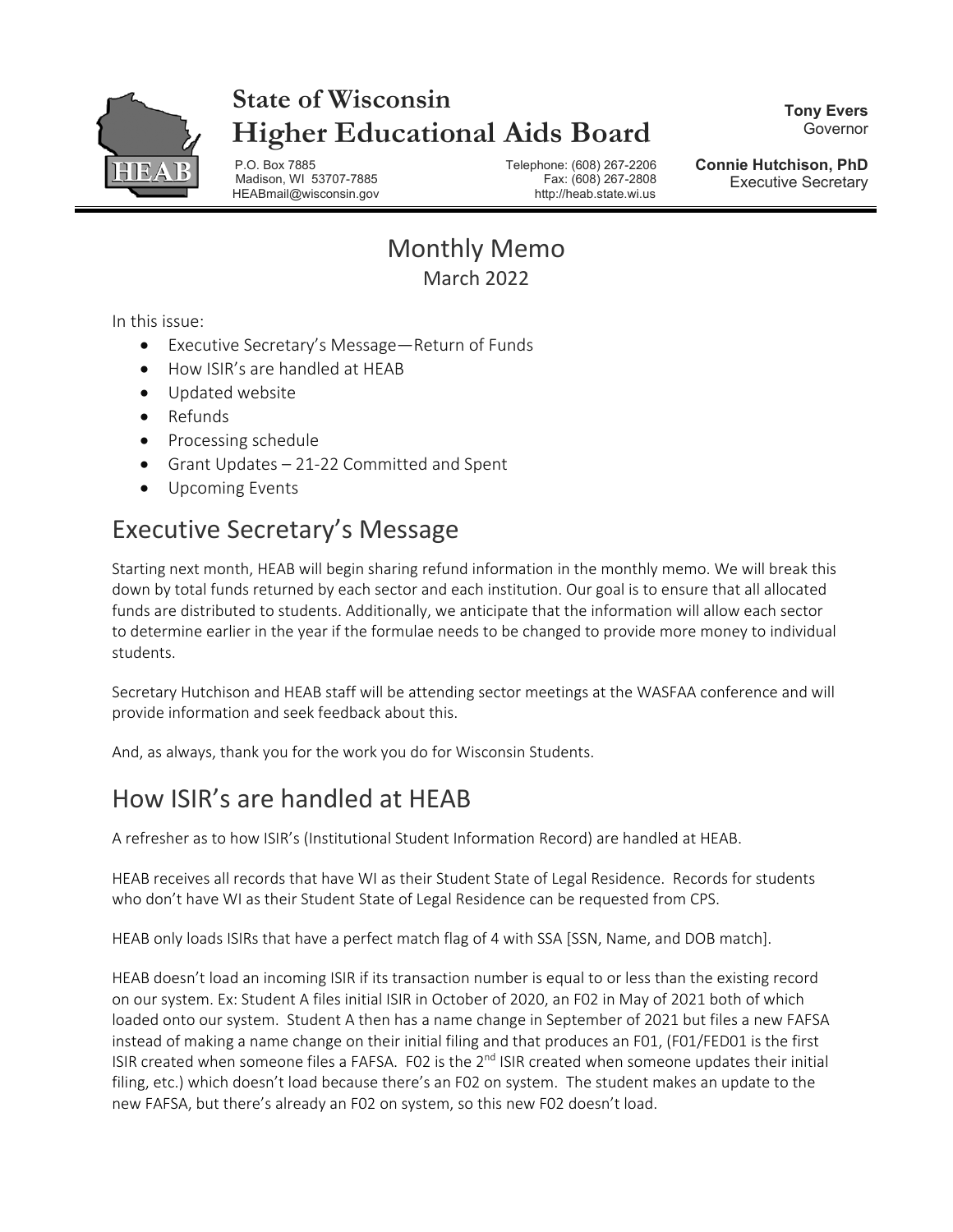HEAB loads the first 6 eligible WI schools listed on the student's ISIR. If you have a student whose record doesn't show up on our notification list and said student has WI in their Student State of Legal Residence and an SSA match flag of 4, it is likely that your school is listed after 6 other WI schools, and you should contact your program coordinator or Barb Moermond to get your school added onto our system.

When asking about a specific student, please include any filing date(s) as that allows Barb to find the actual ISIR when researching what's happening with their record.

# Updated Website

We are pleased to announce that we have a [new website design.](https://heab.state.wi.us/) You may need to update your bookmarks for specific pages, as some web addresses have changed. The address for the website is [https://heab.state.wi.us.](https://heab.state.wi.us/)

# Refunds

A reminder to get your refunds in.

# Processing Schedule

#### Notification List 21-22

Distributed Wednesday afternoons. March 2, 9, 16, 23, and 30. April 6, 13, 20, and 27.

#### Notification List 22-23

Distributed Thursday afternoons. March 3, 10, 17, 24, and 31. April 7, 14, 21, and 28.

AES/TES List March 2, 9, 16, 23, and 30. April 6, 13, 20 and 27

#### Voucher Processing

Tuesdays and Fridays for files uploaded by noon. March 1, 4, 8, 11, 15, 18, 22, 25, and 29. April 1, 5, 8, 12, 15, 19, 22, 26, and 29

Special Vouchers (for loan programs) will be processed weekly on Wednesdays.

Please check our [website calendar](https://heab.state.wi.us/pschedule.html) for the most current processing schedule updates.